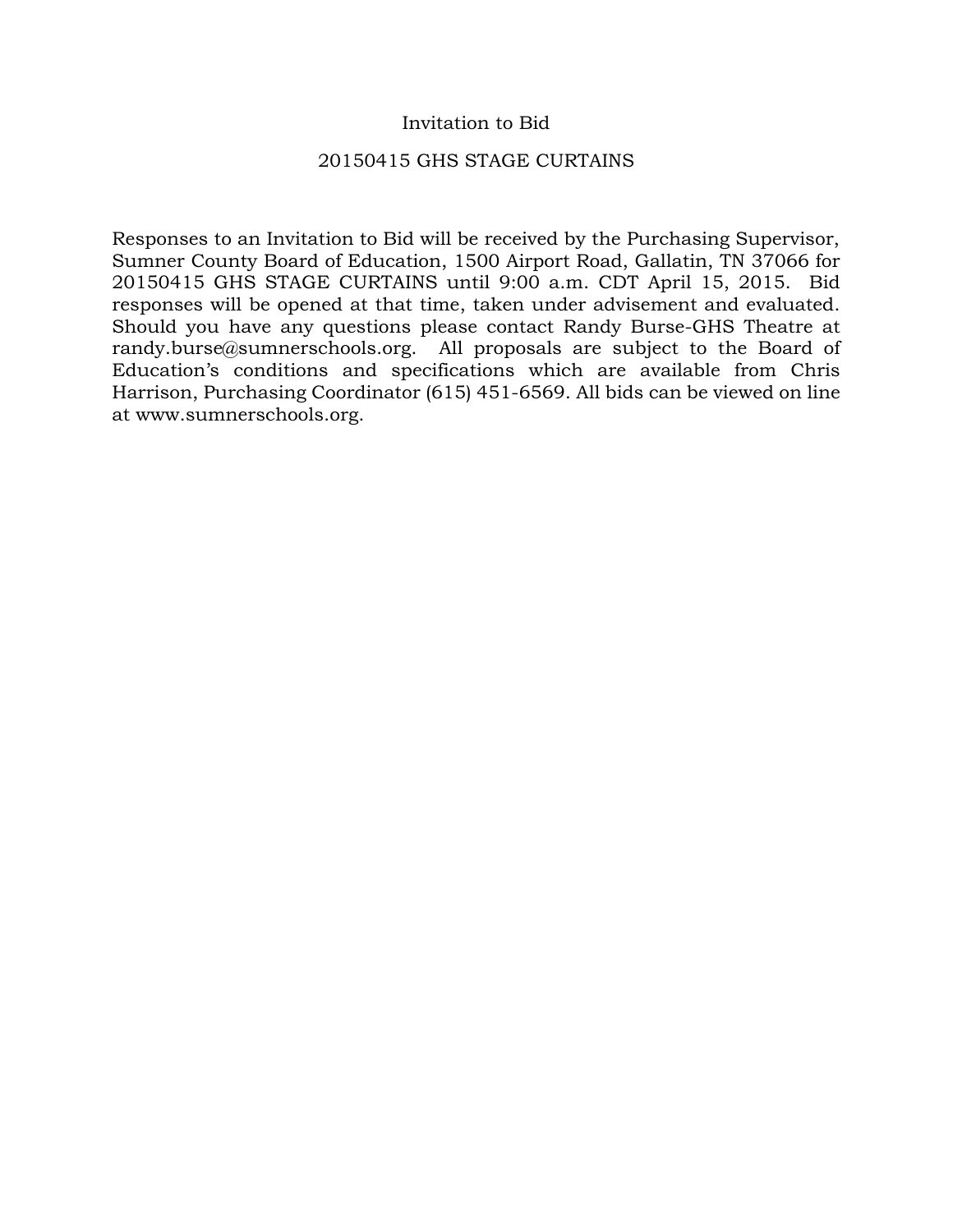#### **NOTICE TO RESPONDENTS**

Responses to an Invitation to Bid will be received by the Purchasing Supervisor in the SUPPORT SERVICE FACILITY CONFERENCE ROOM, Sumner County Board of Education, 1500 Airport Road Gallatin, TN 37066. They will be received until **9:00 A.M. Local Time APRIL 15, 2015** for **20150415 GHS STAGE CURTAINS**, at which time the responses will be opened, taken under advisement and evaluated. *BIDS WILL BE POSTED ON www.sumnerschools.org* 

**GENERAL REQUIREMENTS AND CONDITIONS** 

-------------------------------------------------------------------------------------------------------------------------------

- 1. The Sumner County Board of Education reserves the right to accept or reject any and/or all responses in whole or in part, and to waive informalities therein.
- 2. Any responses received after the scheduled closing time for the receipt for responses will not be considered.
- 3. If a mistake is discovered after the responses are received, only the Sumner County Board of Education may allow the respondent to withdraw the entire response.
- 4. Partial payments will not be approved unless justification for such payment can be shown. Terms will be net 30 days.
- 5. Payment will not be made until the said **20150415 GHS STAGE CURTAINS** are inspected and approved as meeting all specifications by persons appointed by the Sumner County Board of Education.
- 6. Responses submitted must be in a sealed envelope and marked on the outside as follows: **RESPONSE: 20150415 GHS STAGE CURTAINS DEADLINE: 9:00 A.M.; APRIL 15, 2015**
- 7. Facsimile responses will not be considered.
- 8. If a successful bidder violates any terms of their bid, the contract, school board policy or any law they may be disqualified from bidding for a period of two years for minor violations or longer for major violations. Bids from disqualified bidders will not be accepted during the period of disqualification.
- 9. Prices quoted on the response (if any) are to be considered firm and binding until the said **20150415 GHS STAGE CURTAINS** are in the possession of the Sumner County Board of Education.
- 10. No purchase or contract is authorized or valid until the issuance of a Board Purchase Order in accordance with Board Policy. No Board Employee is authorized to purchase equipment, supplies or services prior to the issuance of such a Purchase Order.
- 11. Any deviation from these stated terms, specifications and conditions must be coordinated with and approved in writing by the Purchasing Supervisor, Vicky Currey (615) 451-6560.
- 12. All bids that exceed \$25,000 must have the Company Name, License Number, Expiration Date thereof and License Classification of Contractor listed on outside of sealed envelope. As required by State of Tennessee Code Annotated 62-6-119.
- 13. The awarded bidder will be required to post a performance and payment bond in the amount of 25% of the contract price if it exceeds \$100,000 as stated by State of Tennessee Code Annotated 12-4-201.
- 14. If the project cost in excess of \$25,000 a performance bond must be secured by the requesting party in an amount equal to the market improvement value.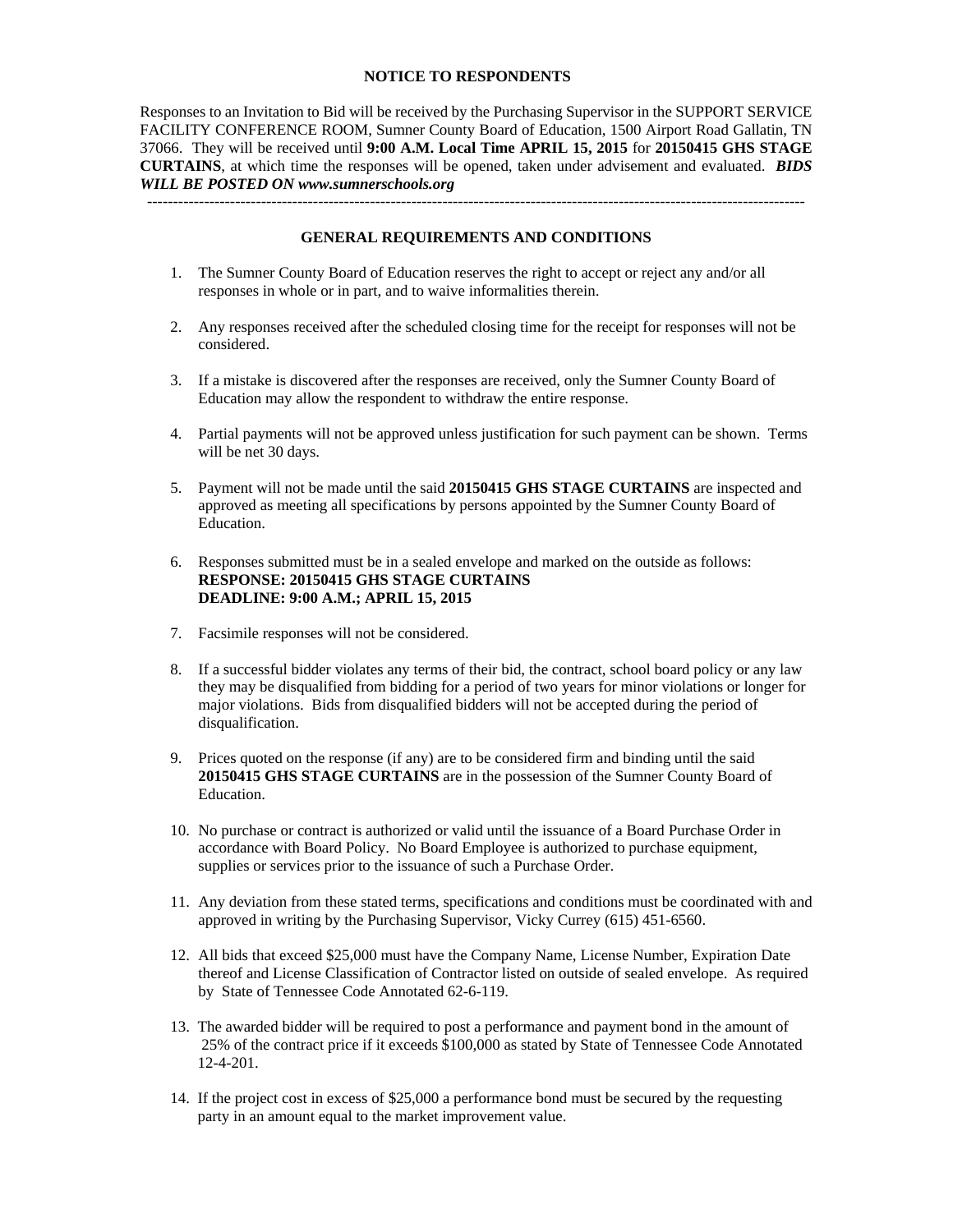# **20150415 GHS STAGE CURTAINS**

The Sumner County Board of Education, herein known as "School System", is requesting bids for the installation of stage curtains at Gallatin High School. The project is turnkey to include cost for materials and labor. The pricing must be valid for a period of 90 days from date of bid opening.

- Jobsite: Gallatin High 700 Dan P. Herron Drive Gallatin, TN 37066
- Contact: Randy Burse GHS Theatre

#### **SCOPE OF WORK**

The project shall consist of replacing the existing Mid‐Stage Curtain, Rear Curtains, Side Legs, Borders, Scrim and Valance with new material utilizing the existing tracks. The project shall also consist of re‐ roping existing tracks and providing a new floor pulley for scrim track.

#### The vendor is responsible for all field measurements.

#### **Fabric:**

All drapery fabric must be inherently and permanently flame resistant or chemical flame resistant by immersion treatment to comply with NFPA 701. The bidder must include a standard one (1) year warranty. A copy of this warranty must be included with the bid documents. The bidder must include a sample of all colors available as outlined in the fabric specified.

- All Curtains to include:
	- $\triangleright$  Fifty Percent (50%) added fullness
	- $\triangleright$  Webbing and Grommets as required
	- $\triangleright$  Chain weights in all hems, excluding valance and scrim
		- o Scrim is fabricated with a hidden pipe pocket on the back.
- Valance and Front Curtains
	- $\geq$  20 oz Marvel Velour (medium weight)
	- $\triangleright$  Valance to include one (1), 16" monogrammed letter "G"
- Cyclorama Setting
	- Includes: Mid‐Stage (2‐sections), Rear (2‐sections), Side Legs (4‐sections), and Borders (3‐sections).
	- $\triangleright$  Approved fabric: Atlas Oxford
- White Sharkstooth Scrim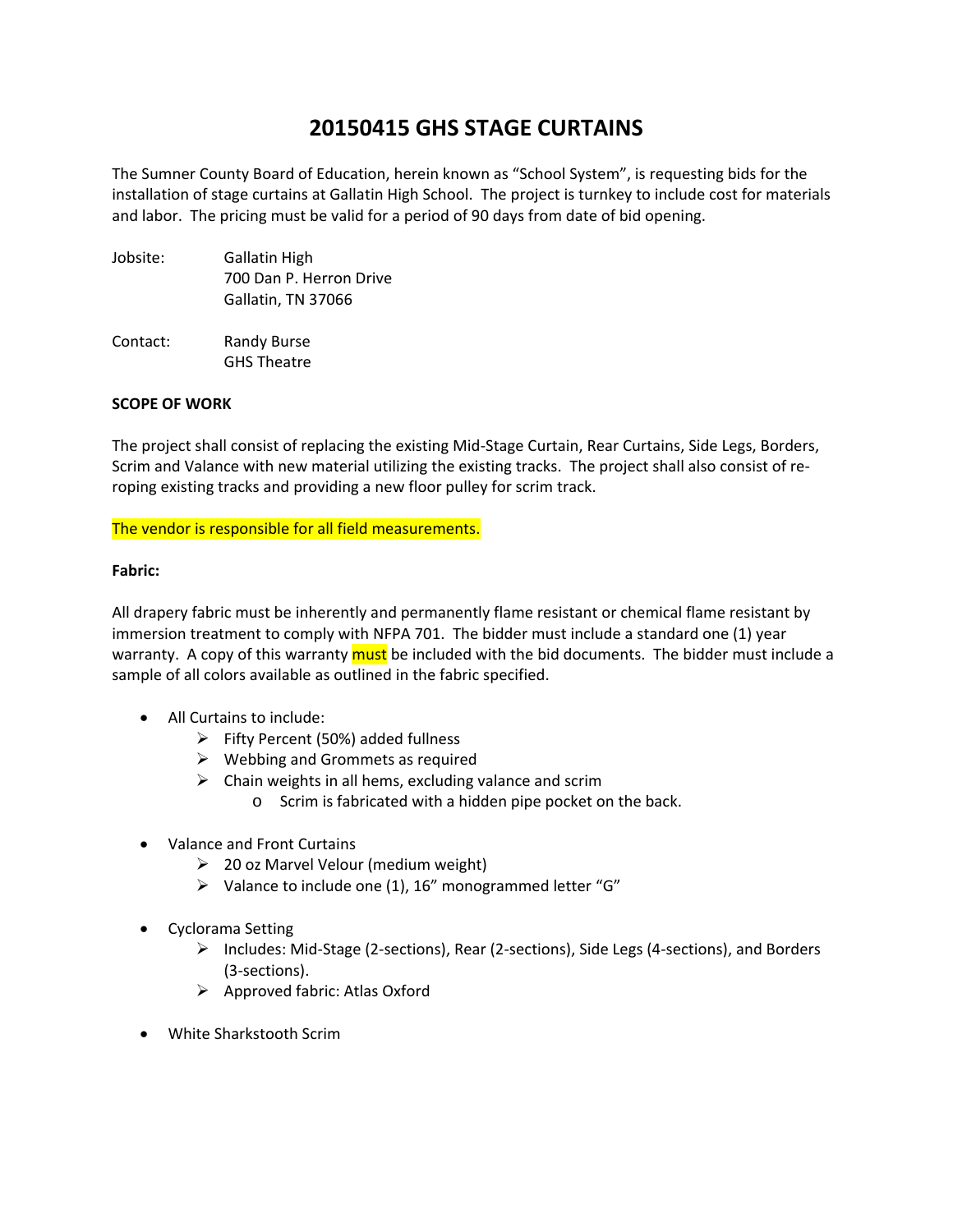### **Optional:**

Pricing for optional items are to not be included with total bid price.

- Add four inch (4") fringe to new valance
- Replace existing side leg and rear track
	- $\triangleright$  Includes removal and disposal of existing track
		- $\triangleright$  Must comply with ASTM B 221

#### **SUBMITTAL**

The bidder is to submit the following items with the bid documents.

- Shop drawings
- Manufacturer's literature indicating compliance with flame-retardant requirements.
- Operation manual for stage drapery track
- Manufacturer's recommended maintenance procedures, replacement parts list, and contact information.